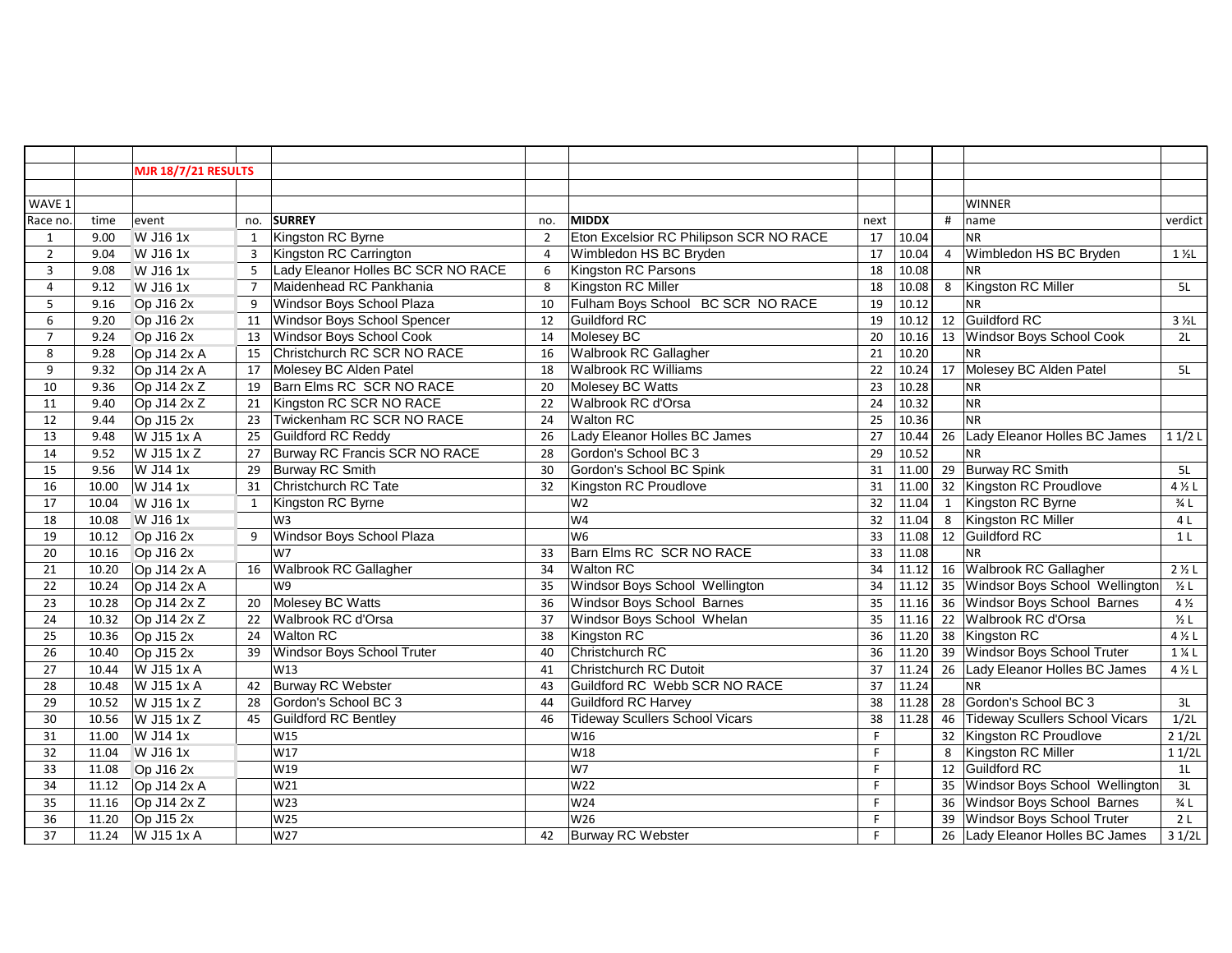| 38                | 11.28 | W J15 1x Z  |     | W29                               |     | W30                                   | F            |              |          | 46 Tideway Scullers School Vicars      | 11/4L         |
|-------------------|-------|-------------|-----|-----------------------------------|-----|---------------------------------------|--------------|--------------|----------|----------------------------------------|---------------|
|                   |       |             |     |                                   |     |                                       |              |              |          |                                        |               |
|                   |       |             |     |                                   |     |                                       |              |              |          |                                        |               |
| WAVE <sub>2</sub> |       |             |     | <b>SURREY</b>                     |     | <b>MIDDX</b>                          |              |              |          |                                        |               |
| 101               | 11.40 | Op J15 1x   |     | 101 Kingston RC Short             | 102 | <b>Walbrook RC Hughes</b>             |              |              |          | 124   13.00   102   Walbrook RC Hughes | 4 L           |
| 102               | 11.43 | W J14 4x+ A |     | 103 Barn Elms RC                  | 104 | Lady Eleanor Holles BC 1              | 128          |              |          | 13.14 104 Lady Eleanor Holles BC 1     | EASILY        |
| 103               | 11.47 | W J14 4x+ A |     | 105 Guildford RC Isherwood        | 106 | Maidenhead RC                         | 128          |              |          | 13.14 105 Guildford RC Isherwood       | 2L            |
| 104               | 11.50 | W J14 4x+ A | 107 | Henley RC Mack SCR NO RACE        | 108 | Putney HS BC Middleton                | 129          | 13.18        | $108$ NR |                                        |               |
| 105               | 11.54 | W J14 4x+ A |     | $\overline{109}$ Kingston RC      | 110 | Wimbledon HS BC Blasi                 | 129          |              |          | 13.18 109 Kingston RC                  | 3L            |
| 106               | 11.57 | W J14 4x+ N |     | 111 Guildford RC Wild             | 112 | Molesey BC                            | 130          |              |          | 13.21 111 Guildford RC Wild            | CANVAS        |
| 107               | 12.01 | W J14 4x+ N |     | 113 Henley RC Pagdin              | 114 | Putney HS BC Figgins                  | 130          |              |          | 13.21 113 Henley RC Pagdin             | EASILY        |
| 108               | 12.04 | W J14 4x+ N |     | 115 Lady Eleanor Holles BC 2      | 116 | <b>Walbrook RC Bradley</b>            | 131          | 13.25        |          | 115 Lady Eleanor Holles BC 2           | 3/4L          |
| 109               | 12.08 | W J14 4x+ Z |     | 117 Eton Excelsior RC SCR NO RACE | 118 | Staines BC                            | 132          | 13.28        |          | <b>NR</b>                              |               |
| 110               | 12.11 | W J14 4x+ Z |     | 119 Lady Eleanor Holles BC 3      | 120 | <b>Walbrook RC Claridge</b>           | 132          |              |          | 13.28 120 Walbrook RC Claridge         | <b>EASILY</b> |
| 111               | 12.15 | W J14 4x+ Z |     | 121 Putney HS BC Ogowewo          | 122 | <b>Walton RC</b>                      | 133          |              |          | 13.32 122 Walton RC                    | CANVAS        |
| 112               | 12.18 | W J15 4x+ A |     | 123 Barn Elms RC                  | 124 | Lady Eleanor Holles BC Chen           | 134          |              |          | 13.35 123 Barn Elms RC                 | 1/2L          |
| 113               | 12.22 | W J15 4x+ A |     | 125 Guildford RC                  | 126 | Lady Eleanor Holles BC Sharma         | 134          | 13.35        |          | 125 Guildford RC                       | CANVAS        |
| 114               | 12.25 | W J15 4x+ A |     | 127 Kingston RC SCR NO RACE       | 128 | Putney HS BC Wu                       | 135          | 13.39 128 NR |          |                                        |               |
| 115               | 12.29 | W J15 4x+ Z |     | 129 Lady Eleanor Holles BC Patel  | 130 | Putney HS BC Hall                     | 136          |              |          | 13.42 129 Lady Eleanor Holles BC Patel | CANVAS        |
| 116               | 12.32 | W J15 4x+ Z |     | 131 Molesey BC                    | 132 | Staines BC                            | 136          |              |          | 13.42 131 Molesey BC                   | 11/2L         |
| 117               | 12.36 | W J15 4x+ Z |     | 133 Putney HS BC Penny            | 134 | <b>Weybridge RC</b>                   | 137          |              |          | 13.46 133 Putney HS BC Penny           | 11/2L         |
| 118               | 12.39 | W J13 4x+ A |     | 135 Maidenhead RC                 | 136 | <b>Henley RC Hall</b>                 | 138          |              |          | 13.49 136 Henley RC Hall               | 11/2L         |
| 119               | 12.43 | W J13 4x+ A |     | 137 Molesey BC                    | 138 | Kingston RC Crocker                   | 139          |              |          | 13.53 138 Kingston RC Crocker          | 4 L           |
| 120               | 12.46 | W J13 4x+ Z |     | 139 Kingston RC King              | 140 | Wimbledon HS BC Parker                | 140          |              |          | 13.56 140 Wimbledon HS BC Parker       | 41/2L         |
| 121               | 12.50 | W J13 4x+ Z |     | 141 Marlow RC                     | 142 | Wimbledon HS BC Kipps                 | 141          |              |          | 14.00 141 Marlow RC                    | 4L            |
| 122               | 12.53 | W J16 4x-   |     | 143 Kingston RC                   | 144 | Molesey BC Jenkins                    | 142          | 14.03        |          | 143 Kingston RC                        | 11/2L         |
| 123               | 12.57 | Op J16 1x   |     | 145 Radnor House School RC        | 146 | Christchurch RC                       | <b>FINAL</b> |              |          | 145 Radnor House School RC             | 4L            |
| 124               | 13.00 | Op J15 1x   |     | 102 Walbrook RC Hughes            | 147 | Weybridge RC Tumilty                  | 147          |              |          | 14.21 102 Walbrook RC Hughes           | 41/2L         |
| 125               | 13.04 | Op J15 1x   |     | 148 Walton RC 10                  | 149 | Windsor Boys School Qahef             | 147          |              |          | 14.21 148 Walton RC 10                 | 2L            |
| 126               | 13.07 | Op J15 1x   |     | 150 Gordon's School BC 2          | 151 | Windsor Boys School Theriaga          | 148          |              |          | 14.24 151 Windsor Boys School Theriaga | 3L            |
| 127               | 13.11 | Op J15 1x   |     | 152 Kingston RC Colerman          | 153 | Windsor Boys School Chute             | 148          |              |          | 14.24 153 Windsor Boys School Chute    | 4L            |
| 128               | 13.14 | W J14 4x+ A |     | 104 Lady Eleanor Holles BC 1      | 105 | Guildford RC Isherwood                | 149          |              |          | 14.28 104 Lady Eleanor Holles BC 1     | 3/4L          |
| 129               | 13.18 | W J14 4x+ A |     | 108 Putney HS BC Middleton        | 109 | Kingston RC                           | 149          |              |          | 14.28 109 Kingston RC                  | 21/2L         |
| 130               | 13.21 | W J14 4x+ N | 111 | Guildford RC Wild                 | 113 | Henley RC Pagdin                      | 150          |              |          | 14.34 113 Henley RC Pagdin             | 41/2L         |
| 131               | 13.25 | W J14 4x+ N |     | 115 Lady Eleanor Holles BC 2      | 154 | Wimbledon HS BC Greaves               | 150          | 14.31        |          | 154 Wimbledon HS BC Greaves            | 11/2L         |
| 132               | 13.28 | W J14 4x+ Z |     | 118 Staines BC                    | 120 | Walbrook RC Claridge                  | 151          |              |          | 14.35 120 Walbrook RC Claridge         | 21/2L         |
| 133               | 13.32 | W J14 4x+ Z |     | 122 Walton RC                     | 155 | Wimbledon HS BC Tricarico SCR NO RACE | 151          | 14.35        |          | <b>NR</b>                              |               |
| 134               | 13.35 | W J15 4x+ A |     | 123 Barn Elms RC                  | 125 | Guildford RC                          | 152          |              |          | 14.38 123 Barn Elms RC                 | 21/2L         |
| 135               | 13.39 | W J15 4x+ A |     | 128 Putney HS BC Wu               | 156 | Wimbledon HS BC Kim SCR NO RACE       | 152          | 14.38        |          | <b>NR</b>                              |               |
| 136               | 13.42 | W J15 4x+ Z |     | 129 Lady Eleanor Holles BC Patel  | 131 | Molesey BC                            | 153          |              |          | 14.42 131 Molesey BC                   | 2L            |
| 137               | 13.46 | W J15 4x+ Z |     | 133 Putney HS BC Penny            | 157 | Wimbledon HS BC Weir                  | 153          | 14.42        |          | 157 Wimbledon HS BC Weir               | 21/2L         |
| 138               | 13.49 | W J13 4x+ A |     | 136 Henley RC Hall                | 158 | Wimbledon HS BC Quinn                 |              |              |          | 154   14.45   136   Henley RC Hall     | 51            |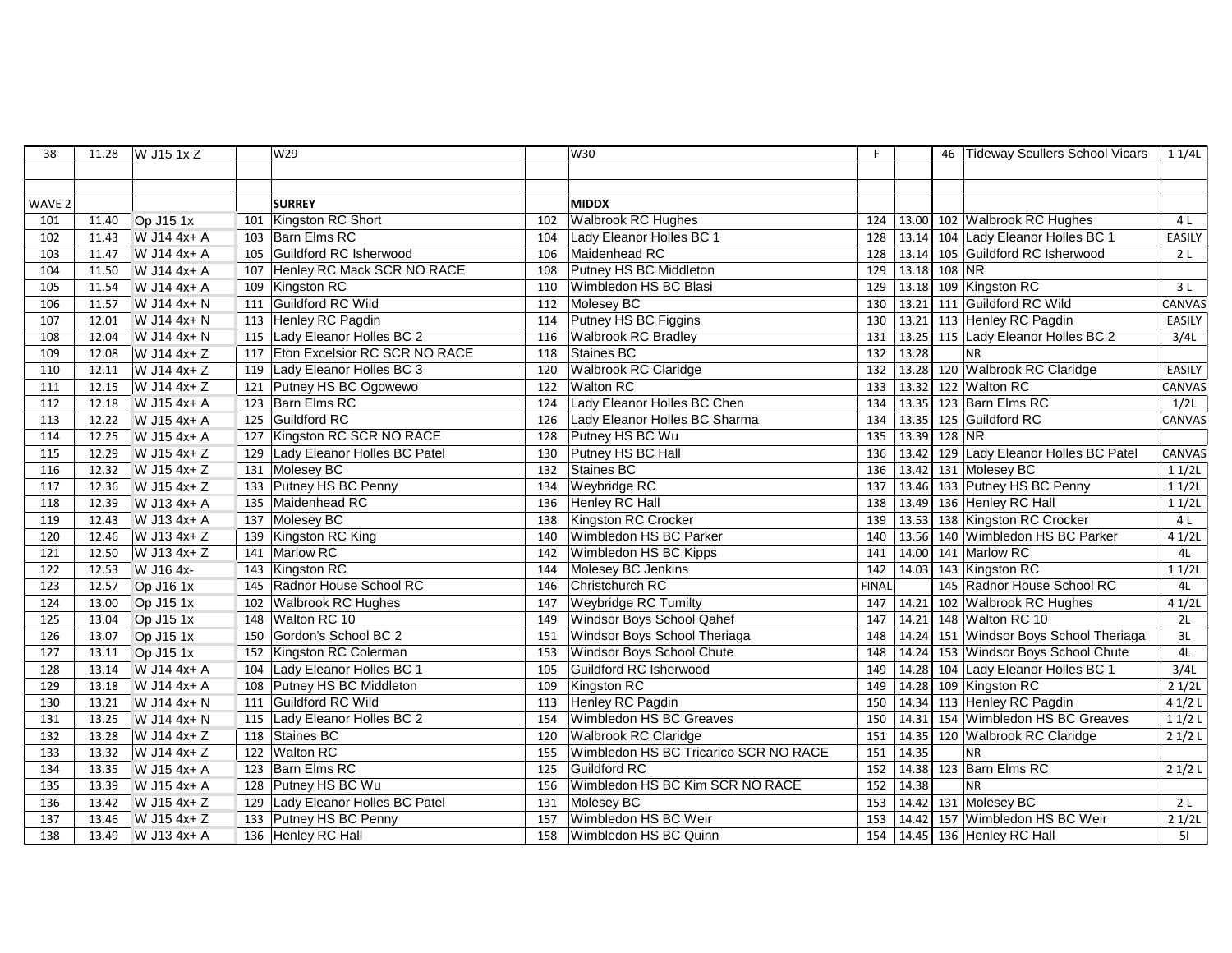| 139    | 13.53 | W J13 4x+ A            |     | 138 Kingston RC Crocker              | 159 | <b>Guildford RC</b>               | 154 |       | 14.45 138 Kingston RC Crocker          | CANVAS         |
|--------|-------|------------------------|-----|--------------------------------------|-----|-----------------------------------|-----|-------|----------------------------------------|----------------|
| 140    | 13.56 | W J13 4x+ Z            |     | 140 Wimbledon HS BC Parker           | 160 | <b>Henley RC</b>                  | 155 |       | 14.49 140 Wimbledon HS BC Parker       | 11/2L          |
| 141    | 14.00 | W J13 4x+ Z            |     | 141 Marlow RC                        | 161 | Kingston RC Kobayashi             | 155 |       | 14.49 141 Marlow RC                    | 21             |
| 142    | 14.03 | W J16 4x-              |     | 143 Kingston RC                      | 162 | <b>Tideway Scullers School</b>    | 156 |       | 14.52 162 Tideway Scullers School      | 21/2L          |
| 143    | 14.07 | W J16 4x-              |     | 163 Lady Eleanor Holles BC           | 164 | Molesey BC Frige                  | 156 | 14.52 | 163 Lady Eleanor Holles BC             | 1 <sub>L</sub> |
| 144    | 14.10 | Op J16 1x              |     | <b>NO RACE</b>                       | 165 | Eton Excelsior RC SCR NO RACE     | 157 | 14.56 | <b>NR</b>                              |                |
| 145    | 14.14 | Op J16 1x              |     | 166 Twickenham RC Parker SCR NO RACE | 167 | Fulham Boys School BC SCR NO RACE | 157 | 14.56 | <b>NR</b>                              |                |
| 146    | 14.17 | $Op$ J14 1x            | 168 | Maidenhead RC Snoxell                | 169 | Walbrook RC                       | 158 |       | 14.59 168 Maidenhead RC Snoxell        | 31/2L          |
| 147    | 14.21 | $\overline{OP}$ J15 1x |     | 102 Walbrook RC Hughes               | 148 | Walton RC 10                      | 159 |       | 15.03 148 Walton RC 10                 | 2L             |
| 148    | 14.24 | Op J15 1x              |     | 151 Windsor Boys School Theriaga     | 153 | Windsor Boys School Chute         | 159 |       | 15.03 151 Windsor Boys School Theriaga | 11/2L          |
| 149    | 14.28 | W J14 4x+ A            |     | 104 Lady Eleanor Holles BC 1         | 109 | Kingston RC                       | F.  |       | 104 Lady Eleanor Holles BC 1           | 2L             |
| 150    | 14.31 | W J14 4x+ N            |     | 113 Henley RC Pagdin                 | 154 | Wimbledon HS BC Greaves           | F   |       | 113 Henley RC Pagdin                   | $1/2$ L        |
| 151    | 14.35 | W J14 4x+ Z            |     | 120 Walbrook RC Claridge             | 122 | <b>Walton RC</b>                  | F   |       | 120 Walbrook RC Claridge               | 1 <sub>L</sub> |
| 152    | 14.38 | W J15 4x+ A            |     | 123 Barn Elms RC                     | 128 | Putney HS BC Wu                   | F   |       | 123 Barn Elms RC                       | <b>EASILY</b>  |
| 153    | 14.42 | W J15 4x+ Z            |     | 131 Molesey BC                       | 157 | Wimbledon HS BC Weir              | F   |       | 157 Wimbledon HS BC Weir               | 1 <sub>L</sub> |
| 154    | 14.45 | W J13 4x+ A            |     | 136 Henley RC Hall                   | 138 | Kingston RC Crocker               | F   |       | 136 Henley RC Hall                     | 3L             |
| 155    | 14.49 | W J13 4x+ Z            |     | 140 Wimbledon HS BC Parker           | 141 | Marlow RC                         | F   |       | 140 Wimbledon HS BC Parker             | 5L             |
| 156    | 14.52 | W J16 4x-              |     | 162 Tideway Scullers School          | 163 | Lady Eleanor Holles BC            | F   |       | 162 Tideway Scullers School            | 1 <sub>L</sub> |
| 157    | 14.56 | <b>NO RACE</b>         |     | NO RACE NO RACE                      |     | NO RACE NO RACE                   |     |       |                                        |                |
| 158    | 14.59 | Op J14 1x              |     | 168 Maidenhead RC Snoxell            | 170 | Windsor Boys School Leeson        | F.  |       | 170 Windsor Boys School Leeson         | 4L             |
| 159    | 15.03 | Op J15 1x              |     | 148 Walton RC 10                     | 151 | Windsor Boys School Theriaga      | F   |       | 148 Walton RC 10                       | 2FT            |
|        |       |                        |     |                                      |     |                                   |     |       |                                        |                |
|        |       |                        |     |                                      |     |                                   |     |       |                                        |                |
| WAVE 3 |       |                        |     | <b>SURREY</b>                        |     | <b>MIDDX</b>                      |     |       |                                        |                |
| 201    | 15.10 | W J16 2x A             |     | 201 Walbrook RC                      | 202 | <b>Barn Elms RC</b>               | 222 | 16.22 | 201 Walbrook RC                        | <b>EASILY</b>  |
| 202    | 15.13 | W J16 2x A             |     | 203 Wimbledon HS BC Bayliss          | 204 | Kingston RC Burrows               | 223 | 16.26 | 203 Wimbledon HS BC Bayliss            | 1/2L           |
| 203    | 15.17 | W J16 2x A             | 205 | Wimbledon HS BC Bennett              | 206 | Lady Eleanor Holles BC Dhillon    | 223 | 16.26 | 206 Lady Eleanor Holles BC Dhillon     | EASILY         |
| 204    | 15.20 | W J16 2x Z             |     | 207 Kingston RC Wise                 | 208 | <b>Walbrook RC Davis</b>          | 224 | 16.29 | 208 Walbrook RC Davis                  | 3/4L           |
| 205    | 15.24 | W J16 2x Z             | 209 | Lady Eleanor Holles BC Bhosale       | 210 | Weybridge RC SCR NO RACE          | 225 | 16.33 | <b>NR</b>                              |                |
| 206    | 15.27 | W J16 2x Z             |     | 211 Molesey BC                       | 212 | Wimbledon HS BC Greig             | 225 | 16.33 | 211 Molesey BC                         | 4L             |
| 207    | 15.31 | W J15 2x               |     | 213 Gordon's School BC               | 214 | Lady Eleanor Holles BC            | 226 | 16.36 | 213 Gordon's School BC                 | 1/2L           |
| 208    | 15.34 | W J15 2x               |     | 215 Guildford RC SCR NO RACE         | 216 | Walbrook RC                       | 227 | 16.40 | <b>NR</b>                              |                |
| 209    | 15.37 | W J15 2x               |     | 217 Kingston RC                      | 218 | <b>Barn Elms RC</b>               | 227 |       | 16.40 218 Barn Elms RC                 | 1/4L           |
| 210    | 15.40 | Op J15 4x+ A           |     | 219 Guildford RC White               | 220 | Twickenham RC                     | 228 | 16.43 | 219 Guildford RC White                 | 21/2L          |
| 211    | 15.44 | Op J15 4x+ A           |     | 221 Kingston RC                      | 222 | Windsor Boys School Pacheco       | 229 | 16.47 | 222 Windsor Boys School Pacheco        | 11/4           |
| 212    | 15.47 | Op J14 4x+ A           |     | 223 Guildford RC Mantell             | 224 | Windsor Boys School Taylor        | 230 |       | 16.50 224 Windsor Boys School Taylor   | 4L             |
| 213    | 15.51 | Op J14 4x+ A           |     | 225 Henley RC Len                    | 226 | Windsor Boys School Larose        | 231 | 16.54 | 226 Windsor Boys School Larose         | 1 <sub>L</sub> |
| 214    | 15.54 | Op J13 4x+ A           | 227 | Kingston RC Franklin                 | 228 | Marlow RC Luckock SCR NO RACE     | 232 | 16.57 | <b>NR</b>                              |                |
| 215    | 15.58 | Op J13 4x+ A           |     | 229 Maidenhead RC                    | 230 | Guildford RC Taylorson            | 233 | 17.01 | 230 Guildford RC Taylorson             | 4L             |
| 216    | 16.01 | Op $J15$ 4x+ Z         |     | 231 Walton RC                        | 232 | Molesey BC Galer                  | 234 | 17.04 | 231 Walton RC                          | 1/2L           |
| 217    | 16.05 | Op J14 4x+ Z           |     | 233 Weybridge RC SCR NO RACE         | 234 | Windsor Boys School Richards      | 236 | 17.11 | <b>NR</b>                              |                |
| 218    | 16.08 | Op J13 4x+ Z           |     | 235 Kingston RC Elkington            | 236 | <b>Walton RC</b>                  | 238 |       | 17.18 236 Walton RC                    | 4L             |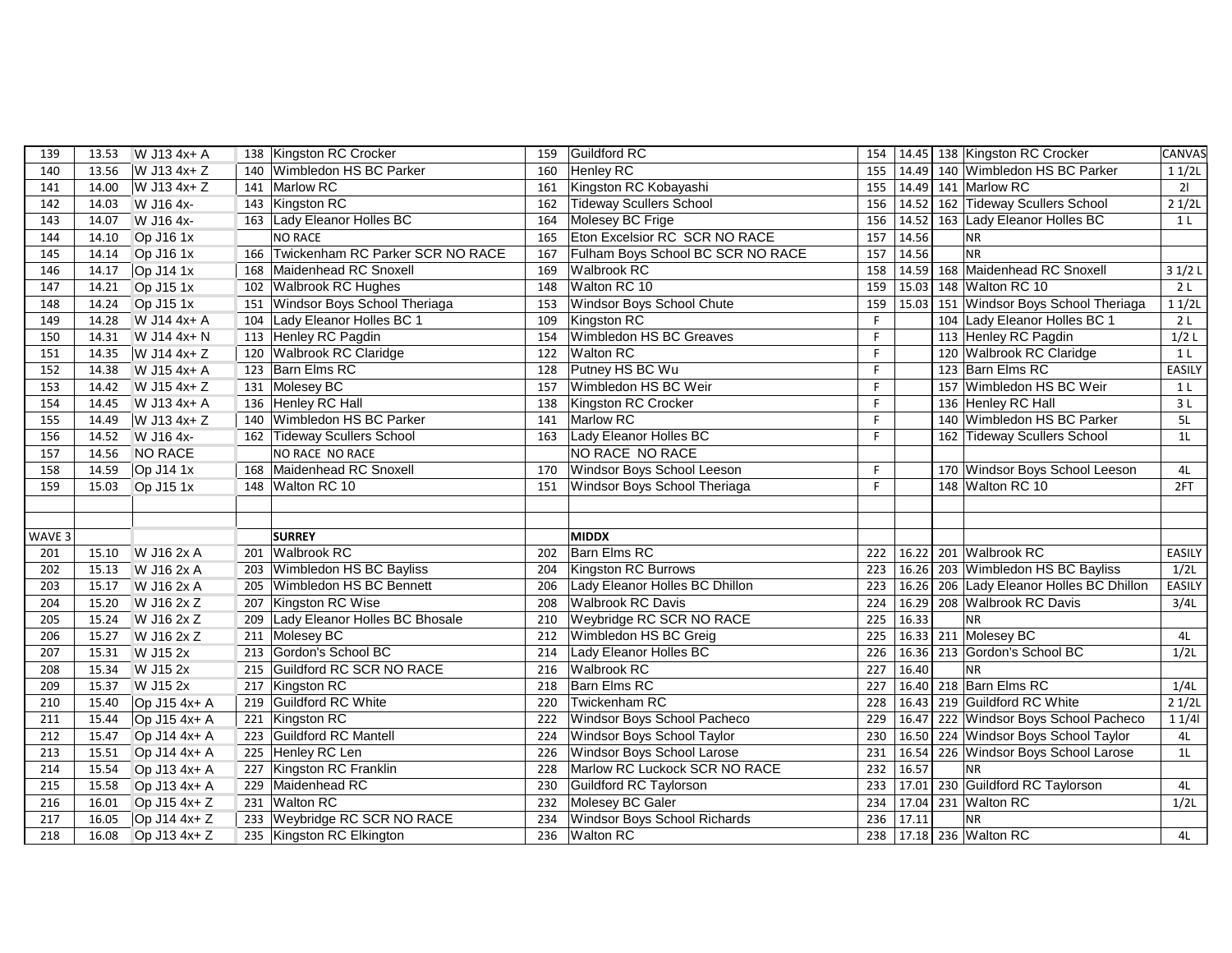| 219 | Op J16 4x-<br>16.12   | 237 Windsor Boys School Hewitt          | 238 | <b>Walbrook RC</b>                 | 240 |       | 17.25 238 Walbrook RC                  | 2L             |
|-----|-----------------------|-----------------------------------------|-----|------------------------------------|-----|-------|----------------------------------------|----------------|
| 220 | W J14 2x A<br>16.15   | 239 Eton Excelsior RC Jones SCR NO RACE | 240 | Putney HS BC Peel                  | 242 | 17.32 | <b>NR</b>                              |                |
| 221 | W J14 2x Z<br>16.19   | 241 Molesey BC                          | 242 | <b>Walbrook RC</b>                 | 257 |       | 18.25 242 Walbrook RC                  | 3L             |
| 222 | W J16 2x A<br>16.22   | 201 Walbrook RC                         | 243 | Staines BC                         | 246 |       | 17.46 243 Staines BC                   | 4L             |
| 223 | 16.26<br>W J16 2x A   | 203 Wimbledon HS BC Bayliss             | 206 | Lady Eleanor Holles BC Dhillon     | 246 |       | 17.46 203 Wimbledon HS BC Bayliss      | 4L             |
| 224 | W J16 2x Z<br>16.29   | 208 Walbrook RC Davis                   | 244 | <b>Tideway Scullers School</b>     | 247 |       | 17.50 208 Walbrook RC Davis            | <b>EASILY</b>  |
| 225 | W J16 2x Z<br>16.33   | Lady Eleanor Holles BC Bhosale<br>209   | 211 | Molesey BC                         | 247 |       | 17.50 211 Molesey BC                   | 1/2L           |
| 226 | W J15 2x<br>16.36     | 213 Gordon's School BC                  | 245 | Christchurch RC                    | 248 |       | 17.53 213 Gordon's School BC           | 3/4L           |
| 227 | W J15 2x<br>16.40     | 216 Walbrook RC                         | 218 | <b>Barn Elms RC</b>                | 248 |       | 17.53 218 Barn Elms RC                 | 3L             |
| 228 | Op J15 4x+ A<br>16.43 | 219 Guildford RC White                  | 246 | Molesey BC Anderson                | 249 |       | 17.57 246 Molesey BC Anderson          | 31/2L          |
| 229 | Op J15 4x+ A<br>16.47 | 222 Windsor Boys School Pacheco         | 247 | Staines BC                         | 249 |       | 17.57 222 Windsor Boys School Pacheco  | 2L             |
| 230 | 16.50<br>Op J14 4x+ A | 224 Windsor Boys School Taylor          | 248 | Maidenhead RC                      | 250 |       | 18.00 224 Windsor Boys School Taylor   | 1FT            |
| 231 | 16.54<br>Op J14 4x+ A | 226 Windsor Boys School Larose          | 249 | <b>Walton RC</b>                   | 250 |       | 18.00 226 Windsor Boys School Larose   | 2L             |
| 232 | Op J13 4x+ A<br>16.57 | 227 Kingston RC Franklin                | 250 | Marlow RC Caen                     | 251 | 18.04 | 250 Marlow RC Caen                     | OW OVE         |
| 233 | Op J13 4x+ A<br>17.01 | 230 Guildford RC Taylorson              | 251 | Kingston RC Wills SCR NO RACE      | 251 | 18.04 | <b>NR</b>                              |                |
| 234 | Op J15 4x+ Z<br>17.04 | 231 Walton RC                           | 252 | Fulham Boys School SCR NO RACE     | 252 | 18.07 | NR                                     |                |
| 235 | Op J15 4x+ Z<br>17.08 | 253 Windsor Boys School Todorov         | 254 | Guildford RC Postance SCR NO RACE  | 252 | 18.07 | <b>NR</b>                              |                |
| 236 | 17.11<br>Op J14 4x+ Z | 234 Windsor Boys School Richards        | 255 | Guildford RC Parnell               | 253 |       | 18.11 234 Windsor Boys School Richards | 41/2L          |
| 237 | Op J14 4x+ Z<br>17.15 | 256 Windsor Boys School Kharay          | 257 | Molesey BC                         | 253 |       | 18.11 256 Windsor Boys School Kharay   | 1 <sub>L</sub> |
| 238 | Op J13 4x+ Z<br>17.18 | 236 Walton RC                           | 258 | Weybridge RC                       | 254 |       | 18.14 258 Weybridge RC                 | 3L             |
| 239 | Op J13 4x+ Z<br>17.22 | 259 Guildford RC Hunt SCR NO RACE       | 260 | <b>Marlow RC Lemoniatis</b>        | 254 | 18.14 | <b>NR</b>                              |                |
| 240 | Op J16 4x-<br>17.25   | 238 Walbrook RC                         | 261 | Molesey BC                         | 255 |       | 18.18 238 Walbrook RC                  | 11/4L          |
| 241 | Op J16 4x-<br>17.29   | 262 Windsor Boys School Garcia          | 263 | Staines BC                         | 255 |       | 18.18 263 Staines BC                   | 11/2           |
| 242 | W J14 2x A<br>17.32   | 240 Putney HS BC Peel                   | 264 | Maidenhead RC Gibson               | 256 |       | 18.21 264 Maidenhead RC Gibson         | 11/2L          |
| 243 | W J14 2x A<br>17.36   | 265 Kingston RC                         | 266 | Putney HS BC Bristow               | 256 | 18.21 | 266 Putney HS BC Bristow               | 1/2L           |
| 244 | 17.39<br>W J14 2x Z   | 242 Walbrook RC                         | 267 | Eton Excelsior RC Wood SCR NO RACE | 257 | 18.25 | NR                                     |                |
| 245 | W J14 2x Z<br>17.43   | 268 Putney HS BC Manuel                 | 269 | Maidenhead RC McDermott            | 257 | 18.25 | NR                                     |                |
| 246 | 17.46<br>W J16 2x A   | 243 Staines BC                          | 203 | Wimbledon HS BC Bayliss            | F   |       | 243 Staines BC                         | $1/2$ L        |
| 247 | W J16 2x Z<br>17.50   | 208 Walbrook RC Davis                   | 211 | Molesey BC                         | F   |       | 211 Molesey BC                         | 2 <sub>L</sub> |
| 248 | W J15 2x<br>17.53     | 213 Gordon's School BC                  | 218 | <b>Barn Elms RC</b>                | F   |       | 213 Gordon's School BC                 | 1/2L           |
| 249 | Op J15 4x+ A<br>17.57 | 246 Molesey BC Anderson                 | 222 | Windsor Boys School Pacheco        | F   |       | 246 Molesey BC Anderson                | 21/4L          |
| 250 | 18.00<br>Op J14 4x+ A | 224 Windsor Boys School Taylor          | 226 | Windsor Boys School Larose         | F   |       | 226 Windsor Boys School Larose         | 11/4L          |
| 251 | Op J13 4x+ A<br>18.04 | 250 Marlow RC Caen                      | 230 | Guildford RC Taylorson             | F   |       | 230 Guildford RC Taylorson             | 21/2L          |
| 252 | 18.07<br>Op J15 4x+ Z | 231 Walton RC                           | 253 | Windsor Boys School Todorov        | F   |       | 231 Walton RC                          | 3/4L           |
| 253 | Op J14 4x+ Z<br>18.25 | 234 Windsor Boys School Richards        | 256 | Windsor Boys School Kharay         | F   |       | 234 Windsor Boys School Richards       | 21/2L          |
| 254 | Op J13 4x+ Z<br>18.14 | 258 Weybridge RC                        | 260 | <b>Marlow RC Lemoniatis</b>        | F   |       | 258 Weybridge RC                       | 31/2L          |
| 255 | Op J16 4x-<br>18.18   | 238 Walbrook RC                         | 263 | Staines BC                         | F   |       | 238 Walbrook RC                        | 11/2L          |
| 256 | W J14 2x A<br>18.21   | Maidenhead RC Gibson<br>264             | 266 | Putney HS BC Bristow               |     |       | 264 Maidenhead RC Gibson               | EASILY         |
| 257 | W J14 2x Z<br>18.24   | 242 Walbrook RC                         | 269 | Maidenhead RC McDermott            | F   |       | 242 Walbrook RC                        | 4L             |
|     |                       |                                         |     |                                    |     |       |                                        |                |